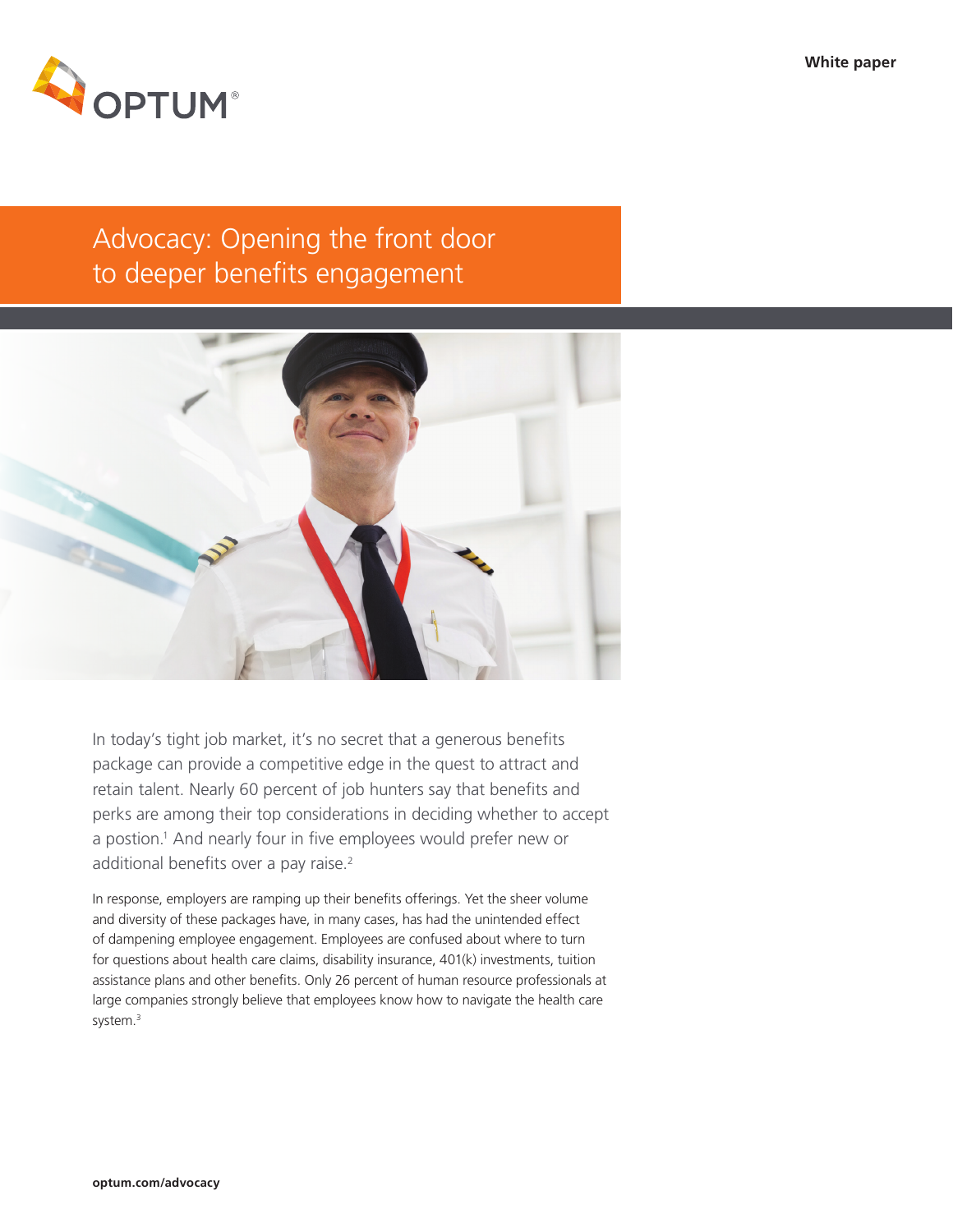This paper explores how, by utilizing advocacy services, employers can simplify and improve the benefits experience for employees, increase engagement with clinical and non-clinical programs, and promote a healthier, more productive workforce.

#### **Overwhelmed HR departments**

It's a common refrain: human resource managers are inundated with employees' questions about their medical insurance, employee assistance plan (EAP), retirement account and other benefits. With the rise of consumer-directed health plans and defined contribution plans in recent years, employees have increasingly shouldered greater responsibility for their benefits. Yet, they lack the resources to successfully manage this burden. Unsure of how to navigate the fragmented benefits ecosystem, they typically seek answers from an understaffed human resources department.

### **The front door to benefits**

This poses a dilemma for employers who are struggling with how to better engage employees with their rich benefit offerings — which are typically managed by multiple vendors — while containing costs.

To address this challenge, leading employers are increasingly providing employees with a single connection point to all their benefits. "Advocacy" as it is known, is essentially a front door to the entire array of employer-sponsored benefits.

Instead of having to call a dedicated 1-800 number for the health plan, another for pharmacy benefits, another for wellness programs and yet another for EAP, employees connect to a single toll-free number — either by phone or digitally — to resolve benefits questions and get support for their needs. Advocacy solution transitions the delivery of employee benefits from a compartmentalized system to an integrated experience where each vendor partner's core expertise is optimized.

The essence of advocacy services for employees is having easy access to someone with the know-how to help them use their benefits and understand how to address their health, retirement and other benefits concerns. Advocacy services can help reduce employee confusion, improve their experience and increase engagement in clinical programs offered by employers.

#### **How advocacy works**

Advisors — trained benefits counselors — use a common dashboard to immediately access information about the caller, answer his or her questions and offer appropriate services and programs to meet both spoken and unspoken needs.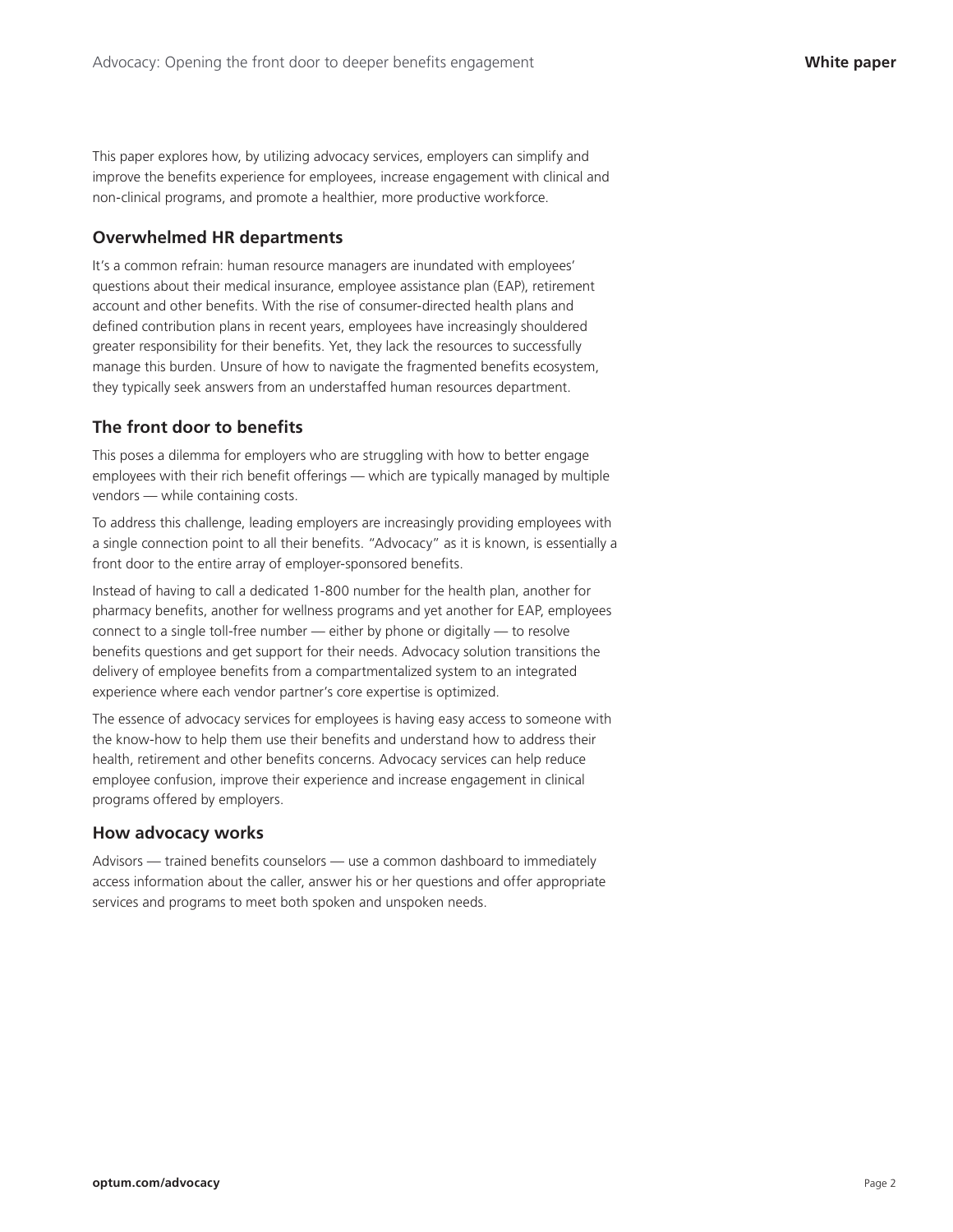## Marie's experience



Let's look at the experience of Marie,<sup>4</sup> a 45 year-old mother with two children, who was recently diagnosed with diabetes. Marie was having difficulty resolving a denied claim with her health plan, so she called the toll-free advocacy service number on her identification card. Because she was calling about a complex claim, she was automatically routed to an advisor with expertise in claims resolution who instantly pulled up Marie's health record on his dashboard, which provided a holistic perspective of her situation. This helped him address her immediate need as well as offer support for questions she may not have thought about.

The advisor, after determining that her claim was denied due to a coding error at the hospital, assures Marie he will resolve the problem quickly, saving her the time and hassle of having to call her health plan again. Further, noting Marie's diabetes diagnosis and seeing

that she is eligible for a diabetes management program through her employer, he explains the program to her. She is interested and the advisor enrolls her.

Marie tells the advisor she would like to see a specialist for her diabetes, so he locates an endocrinologist near where she works and offers to schedule her first appointment. This is a huge comfort to Marie since she doesn't have to do the research herself. The advisor, seeing that Marie has filled a prescription at a retail pharmacy, tells her she may be able to save money by switching to a mail service pharmacy. He shows her how to enroll online.

While still on the call, the advisor also connects Marie with a nurse specializing in diabetes who answers Marie's questions and provides information to help her better manage her condition. The nurse will develop an ongoing relationship with Marie and support her doctor's plan of care.

#### **One call … many results**

Thus, with just a single phone call, Marie got help resolving her claim, enrolling in a diabetes management program, switching to a more convenient mail order pharmacy, making an appointment with a specialist, and becoming better educated about her condition. It helped Marie to eventually gain control of her diabetes, avoid trips to the emergency room, miss work less often and, as a result, be more productive on the job.

#### **Boosting engagement**

As demonstrated in the example of Marie, advocacy services can boost employee engagement in clinical programs. Unlike traditional engagement programs that are based upon outbound calls from the vendor, advocacy programs have a built-in advantage because employees are sufficiently motivated to initiate contact and are therefore highly receptive to further interaction.

An advisor who compassionately answers an employee's question about whether a particular procedure is a covered benefit, for example, creates a prime opportunity to determine if that individual is qualified for a clinical program and begin the enrollment process.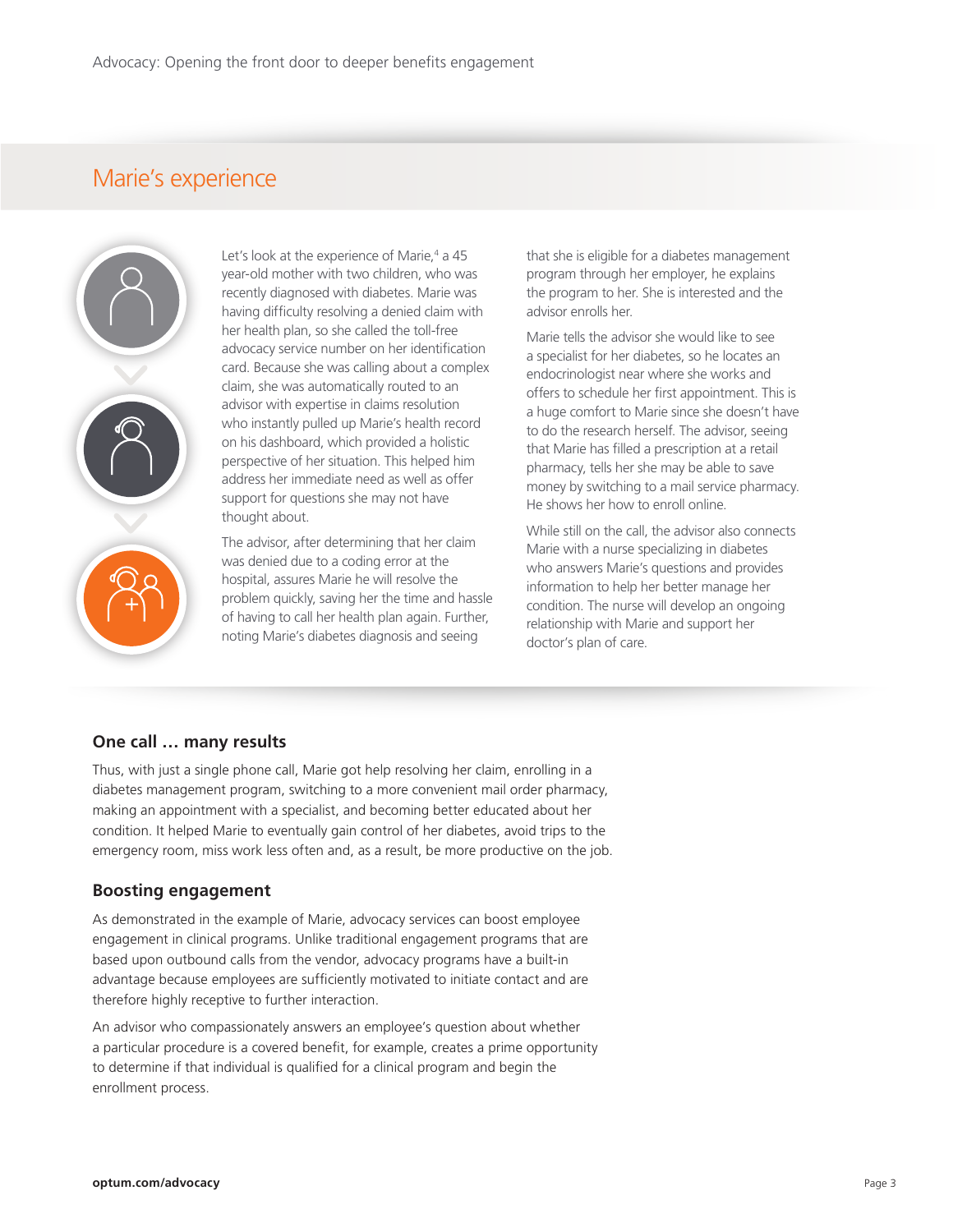#### **\$13 million savings for one large employer**

A large employer with several thousand workers spread out across multiple states realized that its workforce was struggling to navigate its rich benefits package, provided through two carriers it contracted with.

The company wanted to simplify employees' experience across the full spectrum of benefits, support employees holistically with their health and financial needs, and increase overall program engagement and referrals. Its benefits offerings included health savings accounts administered by Optum Bank, a wellness coaching program and a maternity program, each with its own toll-free number.

After instituting an advocacy solution (including a single 1-800 number) and integrating its health, financial and other benefits with the solution, the employer quickly achieved results. For example, Optum Bank received nearly 24,000 calls from the company's employees in the year after introducing advocacy services, a 300 percent increase from the previous year. Additionally, 53 percent more employees earned wellness program incentives compared to the previous year. Increased referrals to, and enrollment in, the employer's other clinical programs helped drive medical savings of \$13.1 million, a 96 percent increase over the previous year.<sup>5</sup>

### **What to look for when buying an advocacy solution**

With many advocacy solutions to choose from, employers should look beyond the marketing hype to closely examine a vendors' track record. Here are some issues to keep top of mind when assessing solutions:



**Strong clinical program.** Having an easy-to-use "front door" advocacy solution is critical to generating a rewarding customer experience. But the real value is driven by solid clinical and condition management programs, which help reduce unnecessary emergency room use; promote effective, less costly medical treatments; limit hospital readmissions; and promote employee health and well-being.



**Flexibility** Look for a vendor that can accommodate your needs by customizing a solution that will drive maximum value for your population. An employer with a mostly male population, for instance, won't benefit from being locked into a bundled package that includes rich maternity benefits.



**Stability.** If you are satisfied with your current provider networks or clinical management programs and want to retain them, be wary of advocacy solutions requiring employers to move their business to a third-party administrator (TPA) and place their programs with new, unfamiliar vendors, thereby potentially disrupting employees' experience.



**Realistic savings.** Make sure that claimed savings are legitimate. For example, suppose the advocacy vendor migrates an employer to a TPA who institutes plan design changes that generate savings the first year. Those savings should be reflected only in that year, not in subsequent years. Further, advocacy vendors should take credit only for those savings that they are responsible for. If, for example, the TPA transitions an employer to a more cost-efficient provider network, the savings generated are, in fact, attributable to the TPA and should not be claimed by the advocacy vendor.